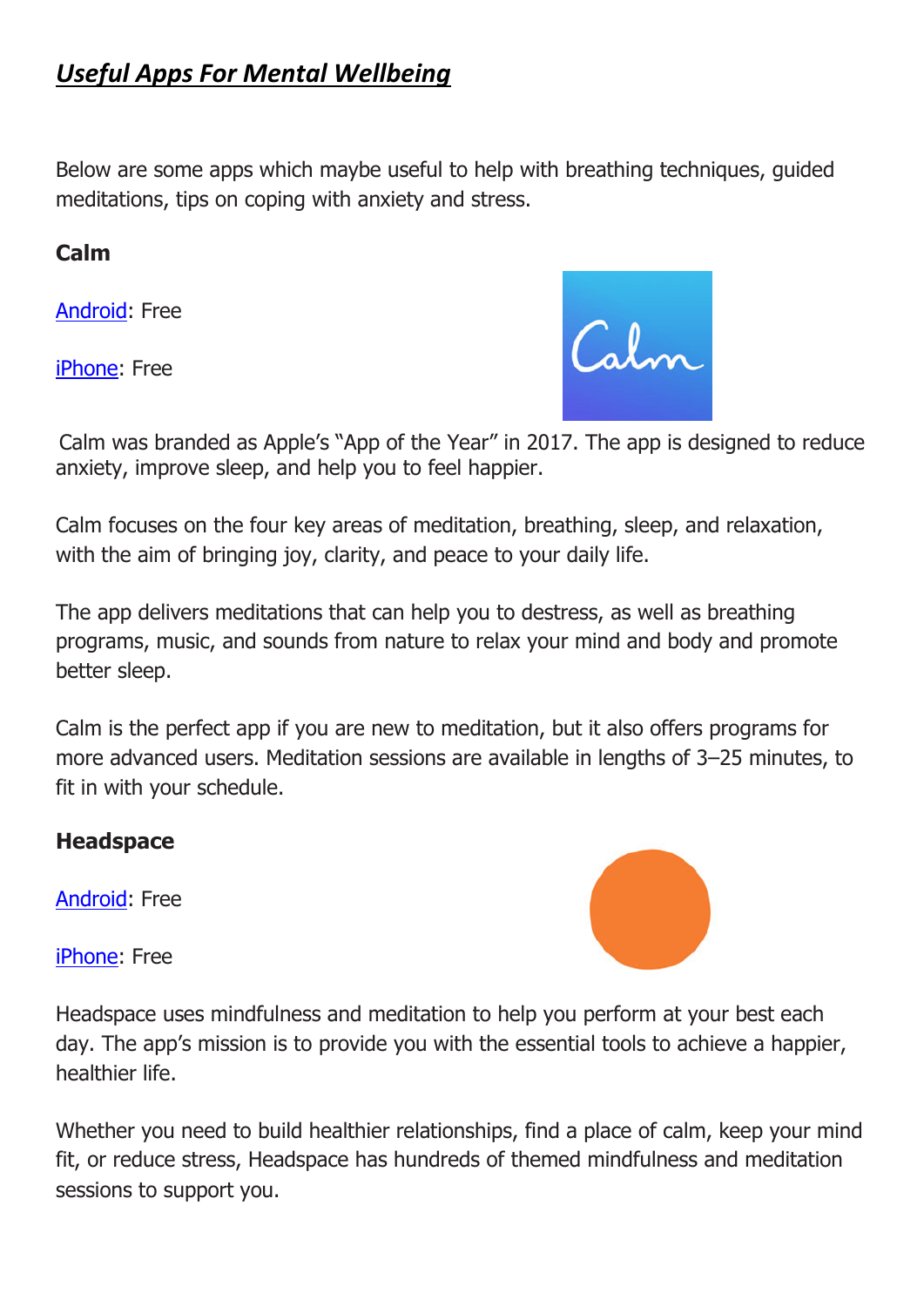The app reports that meditation reduces daily stress and improves focus and attention. What is more, using Headspace is suggested to enhance compassionate behaviour toward others in just 3 weeks.

#### **Moodnotes**

[iPhone:](https://itunes.apple.com/us/app/moodnotes-thought-journal-mood-diary/id1019230398) \$3.99

Share on Pinterest

Moodnotes is a thought journal and mood diary. The app can be used to capture your feelings and improve your thinking habits through the implementation of CBT and positive psychology.

Track your mood and increase self-awareness of what influences it. Learn to recognize "traps" in your thinking and ways to rethink the situation.

If you happen to enter a "thinking trap," Moodnotes will provide suggestions and useful perspectives to reduce stress and enhance well-being. Progress is viewable in the helpful "Insights" dashboard.

### **Moodpath**

[Android:](https://play.google.com/store/apps/details?id=de.moodpath.android) Free

[iPhone:](https://itunes.apple.com/us/app/moodpath-depression-anxiety/id1052216403) Free

Moodpath is your pocket-sized mental health companion. Whether you are facing a rough patch or have concerns about your mental health, the app's goal is to support you through the difficult times and guide you out the other side.

Moodpath asks daily questions in order to assess your well-being and screen for symptoms of depression. The screening progress aims to increase your awareness of your thoughts, emotions, and feelings.

After a period of 2 weeks, the app generates an electronic document that you can discuss with a healthcare professional. More than 150 videos and psychological exercises are available to help you understand your mood and strengthen your mental health.



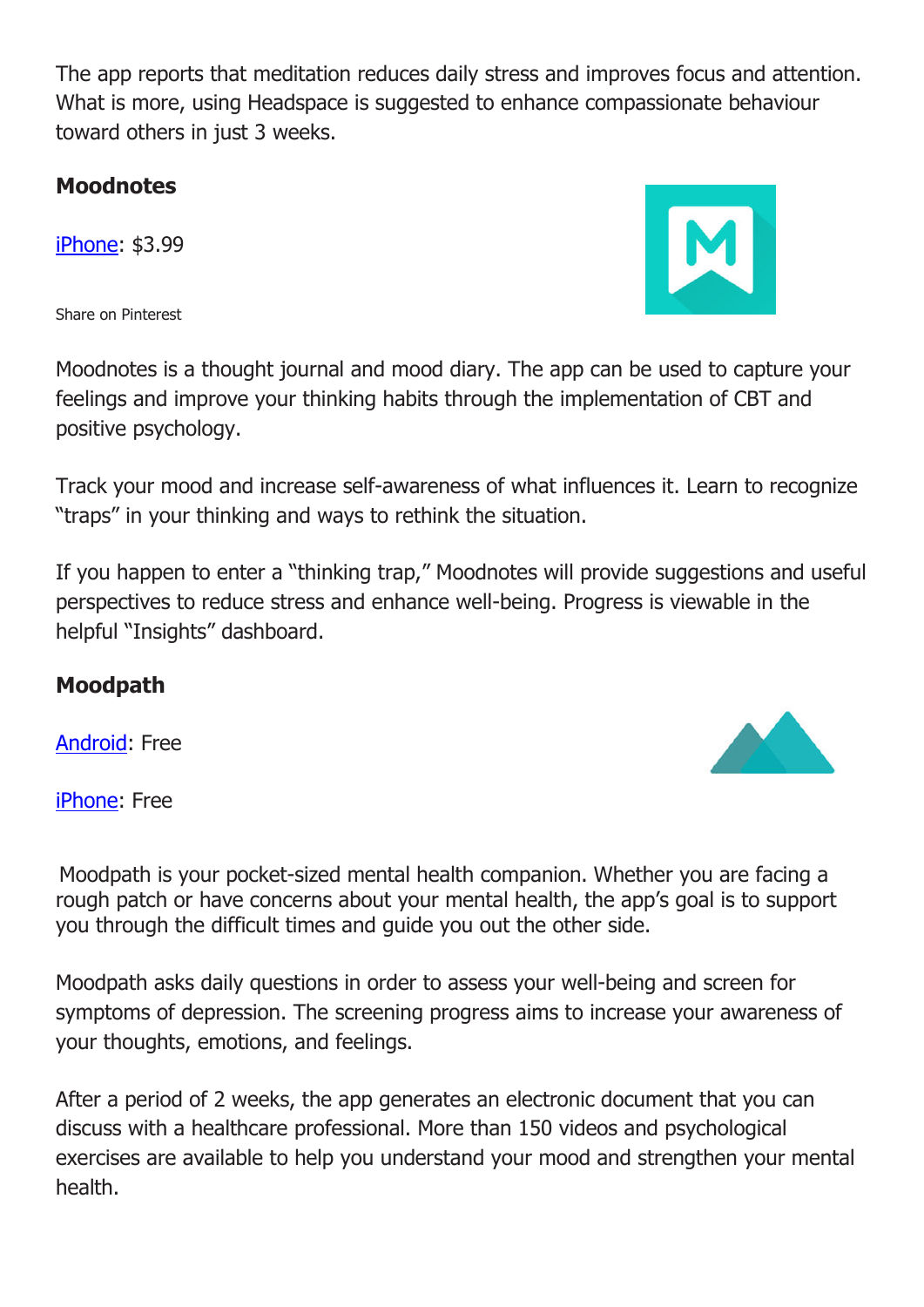## **Pacifica**

[Android:](https://play.google.com/store/apps/details?id=com.pacificalabs.pacifica) Free

[iPhone:](https://itunes.apple.com/us/app/pacifica-for-stress-anxiety/id922968861) Free

Pacifica is an app with anxiety and stress in mind. It provides a toolbox to deal with daily anxiety and stress, along with a highly supportive community of like-minded individuals.

Pacifica helps you to break cycles of unhelpful thoughts, feelings, and behaviors through methods such as CBT, mindfulness meditation, mood tracking, and relaxation.

The app houses audio lessons and activities that help you to cope with stress and depression, and it sets daily challenges to help you tackle anxiety one day at a time and reach your long-term goals.

### **SuperBetter**

[Android:](https://play.google.com/store/apps/details?id=com.superbetter.paid) Free

[iPhone:](https://itunes.apple.com/us/app/superbetter/id536634968) Free

SuperBetter is a game focusing on increasing resilience and the ability to remain strong, optimistic, and motivated when presented with challenging obstacles in life.

A study by the University of Pennsylvania in Philadelphia found that when people played SuperBetter for 30 days, their mood improved, symptoms of anxiety and depression decreased, and self-belief to achieve goals increased.

The app will help you to adopt new habits, improve your skills, strengthen relationships, complete meaningful projects, and achieve lifelong dreams.

## **Anxiety Relief Hypnosis**

[Android:](https://play.google.com/store/apps/details?id=com.surfcityapps.endanxiety) Free

[iPhone:](https://itunes.apple.com/us/app/anxiety-relief-hypnosis/id720652195) Free

Share on Pinterest